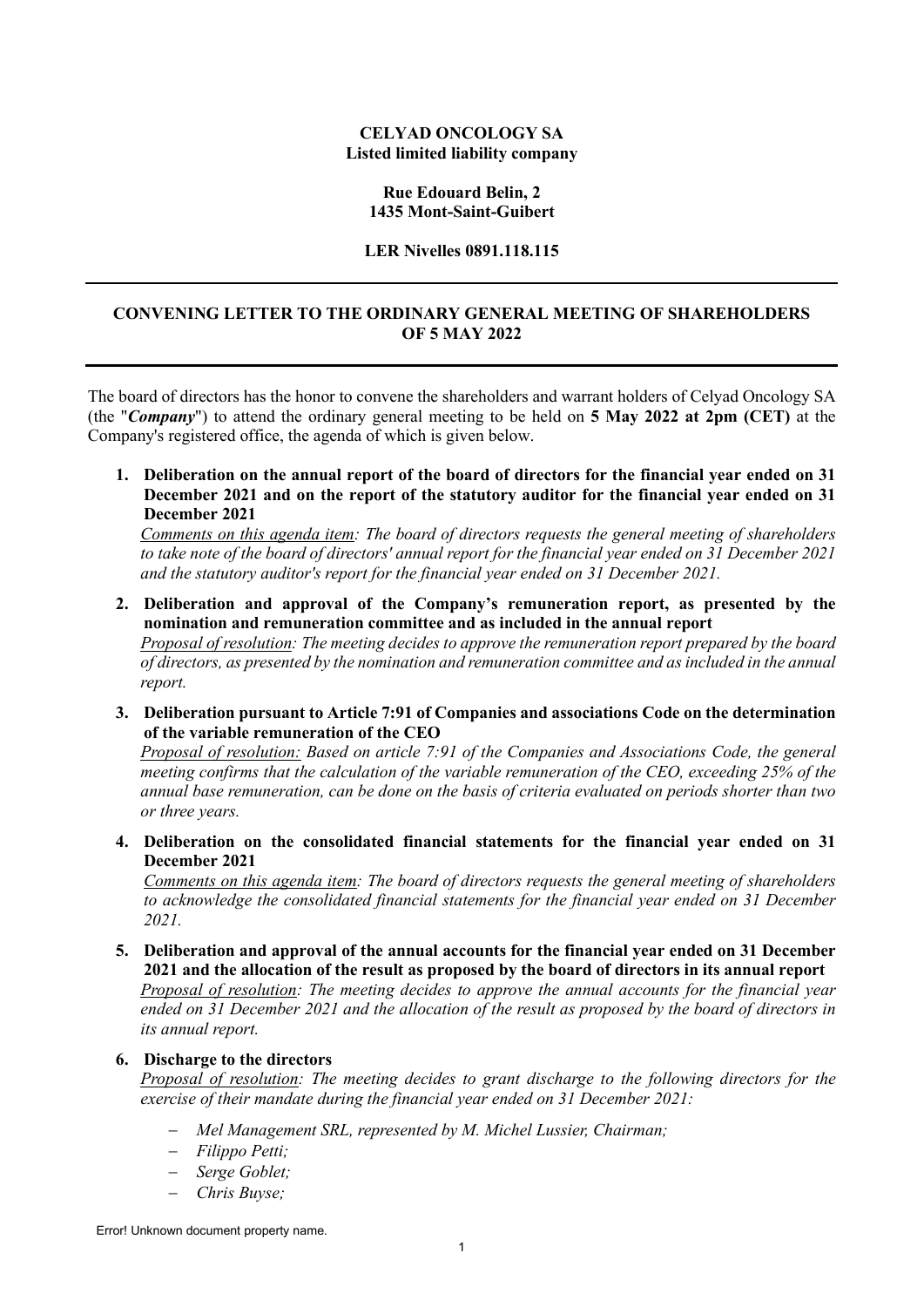- − *R.A.D. Lifesciences BV, represented by Rudy Dekeyser;*
- − *Hilde Windels;*
- − *Dominic Piscitelli;*
- − *Maria Koehler;*
- − *Marina Udier Blagovic;*
- − *Ami Patel Shah.*

# **7. Discharge to the statutory auditor**

*Proposal of resolution: The meeting decides to grant discharge to the statutory auditor CVBA E&Y Bedrijfsrevisoren – Réviseurs d'entreprises, having its registered office at De Kleetlaan 2, B – 1831 Diegem, Belgium, duly represented by Carlo-Sébastien d'Addario, for the exercise of his mandate during the financial year ended on 31 December 2021*.

# **8. Renewal of the mandate of director of Ms. Hilde Windels**

*Proposal of resolution: Having noted the expiration of the term of mandate of Mrs Hilde Windels as director at the present meeting, the general meeting decides to renew the mandate of Mrs Hilde Windels as director for a period of 4 years, i.e. until the ordinary general meeting approving the accounts for the financial year ending on 31 December 2025.* 

## **9. Deliberation on the approval of the terms and conditions of a potential warrant plans to be implemented and in particular on the change of control clause in accordance with Article 7:151 of the Companies and Associations Code**

*Proposal of resolution: The general meeting decides to approve the terms and conditions of a model of warrant plan to be respected in the context of the potential implementation of a such plan during the next 12 months, on the proposal of the nomination and remuneration committee, with a vesting period over three years and whose exercise price shall be the lower of (i) the average closing price of the share during the 30 days preceding the offer and (ii) the last closing price preceding the date of the offer. More specifically, the meeting approves, in accordance with Article 7:151 of the Companies and Associations Code, the anticipated exercise clause in the event of a change of control or a public offer on the Company's shares. The implementation of such plans is subject to any contractual restrictions the company has entered into.*

#### **10. Confirmation of the appointments of the directors co-opted by the board of directors on 8 December 2021 and on 13 January 2022.**

*Proposal of resolution: The meeting decides to confirm the appointments of the directors co-opted by the board of directors on 8 December 2021 and on 13 January 2022, namely and respectively:*

- − *Ms. Ami Patel SHAH;*
- − *Mr. Christopher LIPUMA.*

*The mandate of these directors will not be remunerated.* 

## **11. Power of attorney**

*Proposition of resolution: The meeting decides to grant a proxy to M. Filippo Petti, CEO, and/or NandaDevi SRL*, *represented by M. Philippe Dechamps, Chief Legal Officer, and/or F&C Consulting SRL, represented by M. David Georges, Finance Director, and/or Me Adrien Lanotte, and/or to any lawyer of the firm Harvest Law, or to each member of the board of directors of the Company, acting alone, each with power of substitution, in order to issue, execute and sign all documents, instruments, steps and formalities and to give all necessary or useful instructions to execute the aforementioned decisions, including, but not limited to, the formalities for filing with the National Bank of Belgium the annual accounts and the consolidated annual accounts closed on 31 December 2021, the annual reports and the auditor's report relating thereto and the realization of the necessary publication formalities, including the publication in the annexes to the Belgian Official Gazette of the abovementioned decisions.*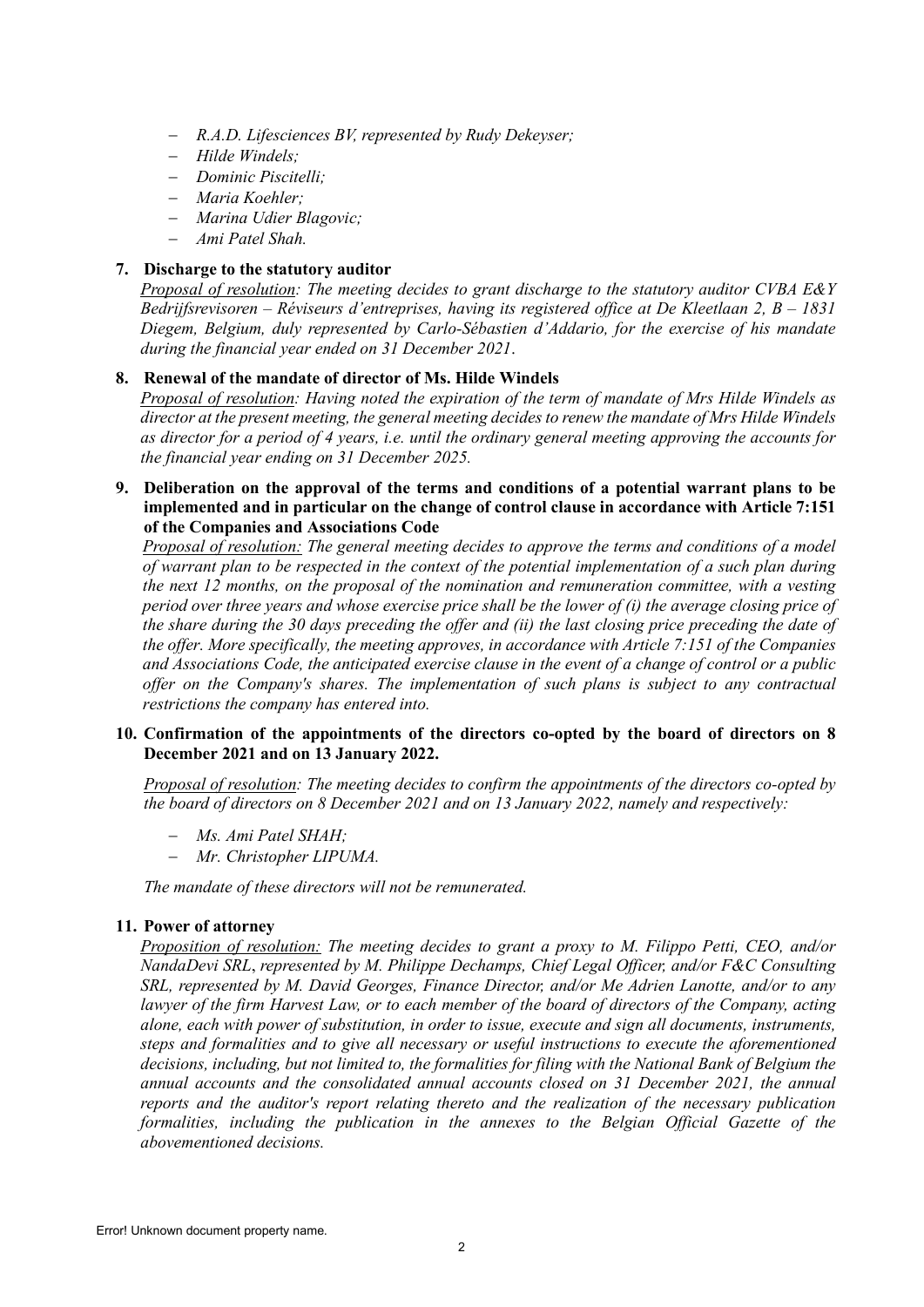#### **RECOMMANDATION**

The board of directors is recommending that the shareholders approve each of the foregoing proposals.

# **QUORUM AND MAJORITY**

**Quorum requirement**: No quorum is required for the agenda items of the ordinary shareholders' meeting.

**Vote and majority**: Without prejudice to the shares fully subscribed and registered since at least two years without interruption in the name of the same shareholder in the shareholder registry and benefit of a double voting right, each share gives right to one vote. The proposed resolutions of the ordinary shareholders' meeting shall be adopted by a simple majority of the votes validly casted by the shareholders. Pursuant to the Article 7:135 of the Companies and Associations Code, the holders of warrants have the right to participate to the shareholders' meeting, but only with a consultation right.

## **PARTICIPATION IN THE MEETING**

#### **Covid-19 measures**

The Company will grant access to the meeting room to shareholders only to the extent permitted in light of the measures taken by the authorities as applicable on the meeting's date. The Company is monitoring the situation closely and will disclose all relevant information and additional measures impacting the shareholders' meeting on its website. However, the Company strongly encourages the shareholders to limit their physical presence and to vote through proxy (pursuant to the procedure described below).

#### **Admission requirements**

The right to participate in the general meeting of shareholders and to vote is subject to the prior accounting registration of the shares under the shareholder's name on 21 April 2022 at midnight (Belgian time) (the "*Record Date*"), either by way of registration on the Company's share register, or either by way of registration in book entry form in an account held with a settlement institution or a certified account holder, without taking into account the number of shares held by the shareholder at the day of the general meeting.

The day and time referred to above shall constitute the Record Date. Only persons who are shareholders on the Record Date are entitled to attend and vote at the general meeting.

A certificate is delivered to the shareholder by the settlement institution or certified account holder which certifies the number of dematerialised shares registered in its accounts under the name of the shareholder on the Record Date, for which the shareholder has expressed its intention to participate in the general meeting.

The shareholder indicates his intention to participate in the general meeting by 29 April 2022 at the latest. This must be done by email to [investors@celyad.com,](mailto:investors@celyad.com) or by mail marked for the attention of Celyad Oncology SA, M. Philippe Dechamps, Chief Legal Officer, Rue Edouard Belin 2, B-1435 Mont-Saint-Guibert.

The holders of warrants have the right to attend the general meeting, subject to them fulfilling the shareholders' admission conditions.

#### **Right to include items on the agenda and to submit proposals for decisions**

In accordance with article 7:130 of the Companies and Associations Code, one or more shareholders holding together at least 3% of the share capital may request the inclusion of items on the agenda to be addressed at the general meeting and request the submission of decisions' proposals concerning items to be addressed or included on the agenda.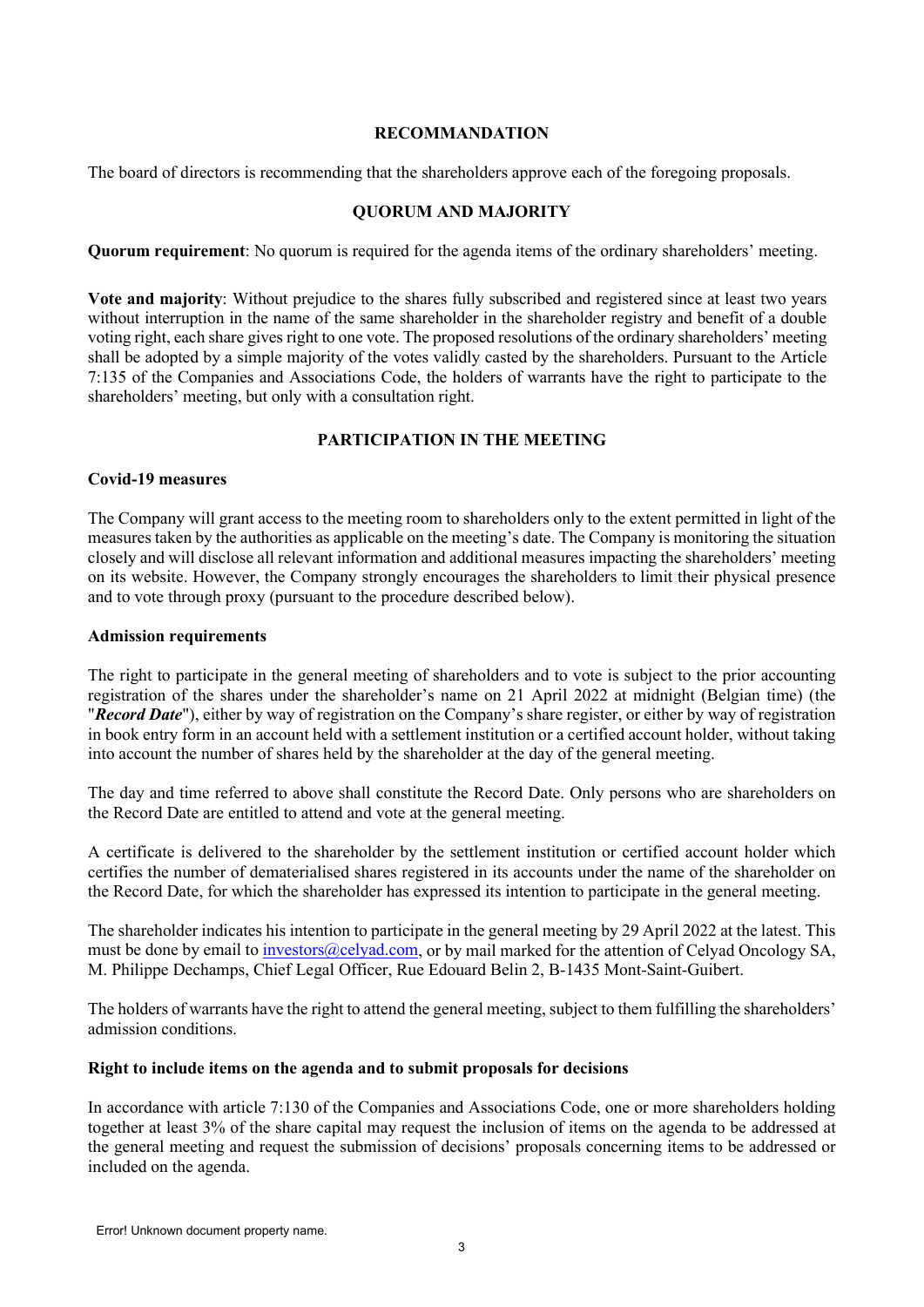The shareholder or shareholders exercising this right must, in order for their request to be examined at the general meeting, satisfy the following two conditions:

- prove that they hold the abovementioned required percentage on the date of their request (either by way of a certificate mentioning the registration of the corresponding shares on the Company's share register, or by way of an attest of a settlement institution or a certified account holder setting out the number of corresponding dematerialised shares registered in its accounts under the name of the shareholder); and
- still be a shareholder for up to 3% of the Company's share capital on the Record Date.

Items to be included on this agenda and/or decisions' proposals must be sent to the Company on 13 April 2022 at the latest by email to [investors@celyad.com,](mailto:investors@celyad.com) or by mail marked for the attention of Celyad Oncology SA, M. Philippe Dechamps, Chief Legal Officer, Rue Edouard Belin 2, B-1435 Mont-Saint-Guibert.

The Company will acknowledge receipt of the requests sent by email or by mail to the address indicated by the shareholder within 48 hours after receipt.

The revised agenda will be published on 20 April 2022 at the latest (on the Company's website at the address [www.celyad.com,](http://www.celyad.com/) in the Belgian Official Gazette and in the press) if one or more requests to include new items or proposals for decisions on the agenda have been received within the aforementioned deadline.

Further information relating to the abovementioned rights and the modalities for exercising them are available on the Company's website [\(www.celyad.com\)](http://www.celyad.com/).

#### **Right to ask questions**

Shareholders may ask questions exclusively in writing before the meeting, concerning the report of the Board of Directors or the agenda of the meeting. The Company will answer the questions during the meeting.

The questions can be sent prior to the general meeting by email to the address investors (a) celyad.com or by mail marked for the attention of Celyad Oncology SA, M. Philippe Dechamps, Chief Legal Officer, Rue Edouard Belin 2, B-1435 Mont-Saint-Guibert.

Those questions must be received by the Company on 29 April 2022 at 17h00 (CET) at the latest.

Further information relating to the abovementioned right and the modalities for exercising them are available on the Company's website [\(www.celyad.com\)](http://www.celyad.com/).

#### **Proxies**

Any shareholder who wishes to vote at the meeting shall be represented by the proxy holder determined by the Company.

Shareholders wishing to be represented must use the proxy form established by the board of directors. The proxy form may be obtained on the Company's website [\(www.celyad.com\)](http://www.celyad.com/) or upon request at the Company's registered office, or by email to investors@celyad.com.

The original form signed on paper form must be received by the Company on 29 April 2022 at 17h00 (Belgian time) at the latest. This form may be communicated to the Company by mail marked for the attention of Celyad Oncology SA, M. Philippe Dechamps, Chief Legal Officer, Rue Edouard Belin 2, B-1435 Mont-Saint-Guibert, or by email to [investors@celyad.com](mailto:investors@celyad.com) provided that the last communication is signed by electronic signature, in accordance with applicable Belgian legislation. Shareholders are invited to follow the instructions set out in the proxy form in order to be validly represented at the meeting.